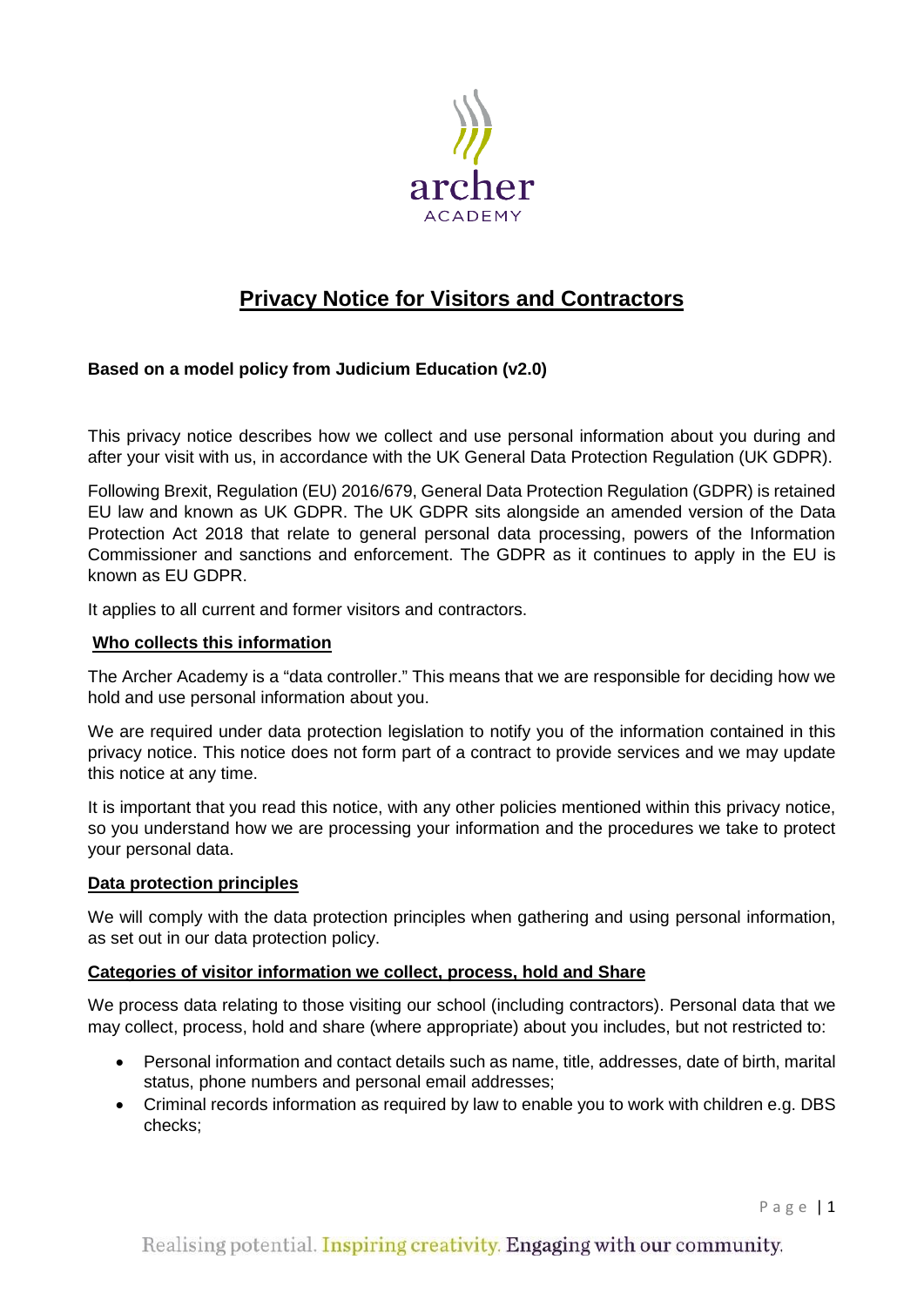- Information relating to your visit, e.g. your company or organisations name, arrival and departure time, car number plate;
- Information about any access arrangements you may need;
- Photographs for identification purposes for the duration of your visit;
- CCTV footage captured by the school.

## **How we collect this information**

We may collect this information from you, the Home Office, the DBS, other professionals we may engage (e.g. to advise us generally), our signing in system, automated monitoring of our websites and other technical systems such as our computer networks and connections, CCTV and access control systems, remote access systems, email and instant messaging systems, intranet and internet facilities.

## **How we use your Information**

We will only use your personal information when the law allows us to. Most commonly, we will use your information in the following circumstances:

- Where we need to perform the contract we have entered into with you;
- Where we need to comply with a legal obligation (such as health and safety legislation, under statutory codes of practice and employment protection legislation);
- Where it is needed in the public interest or for official purposes;
- Where it is necessary for our legitimate interests (or those of a third party) and your interests, rights and freedoms do not override those interests.
- When you have provided us with consent to process your personal data.

We need all the categories of information in the list above primarily to allow us to perform our contract with you, with your consent and to enable us to comply with legal obligations.

The situations in which we will process your personal information are listed below:

- Ensure the safe and orderly running of the school;
- To manage our workforce and those deployed on site;
- Personnel management including retention;
- In order to manage internal policy and procedure;
- Complying with legal obligations;
- Carry out necessary administration functions to allow visitors and contractors on site;
- To monitor and manage access to our systems and facilities in order to protect our networks and for the purposes of safeguarding;
- To monitor and protect the security of our network and information, including preventing unauthorised access to our computer network and communications systems and preventing malicious software distribution;
- To answer questions from insurers in respect of any insurance policies which relate to you;
- Health and safety obligations;
- Prevention and detection of fraud or other criminal offences; and
- To defend the School in respect of any investigation or court proceedings and to comply with any court or tribunal order for disclosure.

Some of the above grounds for processing will overlap and there may be several grounds which justify our use of your personal information.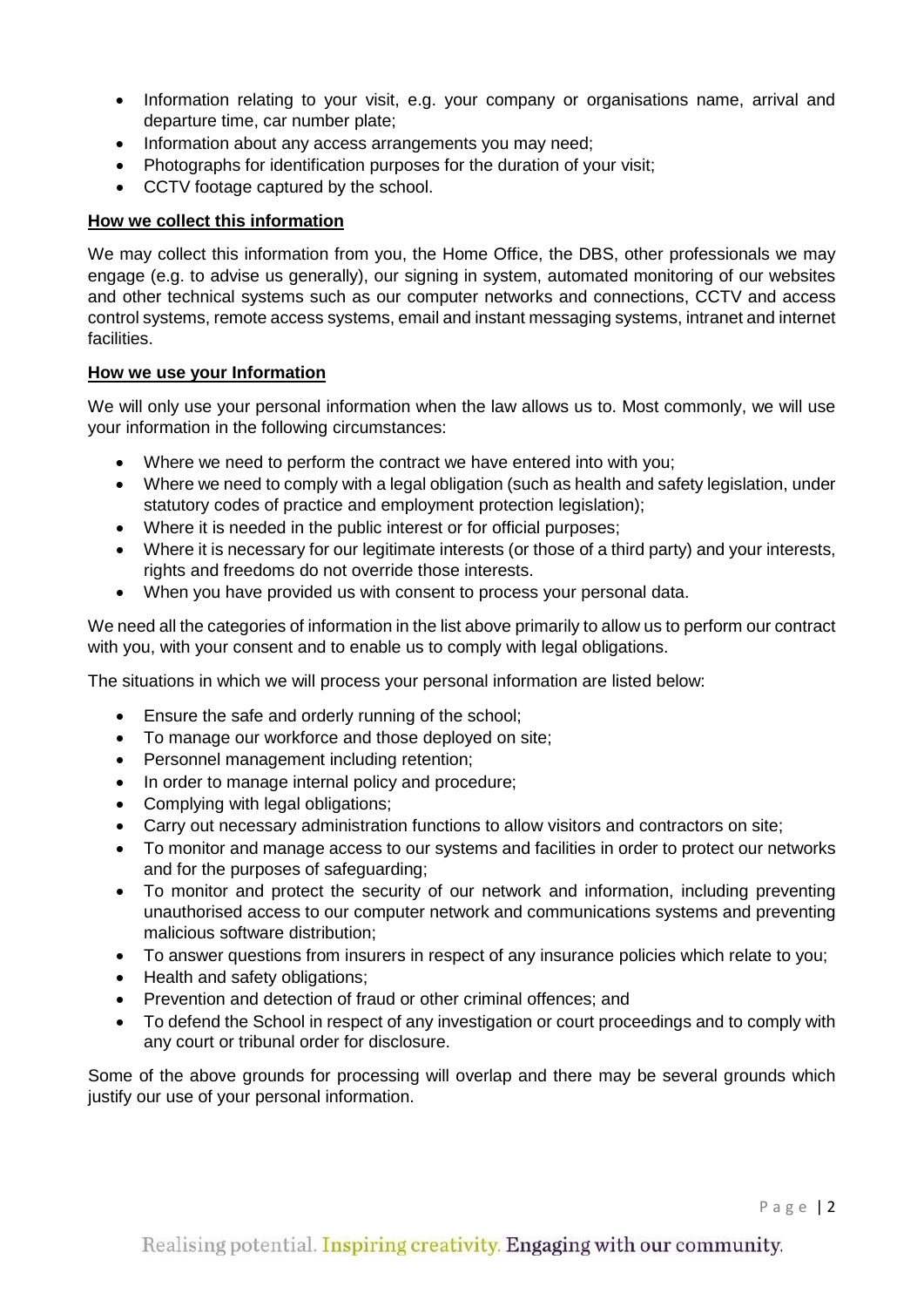We will only use your personal information for the purposes for which we collected it, unless we reasonably consider that we need to use it for another reason and that reason is compatible with the original purpose.

## **How we use particularly sensitive information**

Sensitive personal information (as defined under the UK GDPR as "special category data") require higher levels of protection and further justification for collecting, storing and using this type of personal information. We may process this data in the following circumstances:

- In limited circumstances, with your explicit written consent;
- Where we need to carry out our legal obligations in line with our data protection policy;
- Where it is needed in the public interest, such as for equal opportunities monitoring;
- Where it is needed to assess your working capacity on health grounds, subject to appropriate confidentiality safeguards. Less commonly, we may process this type of information where it is needed in relation to legal claims or where it is necessary to protect your interests (or someone else's interests) and you are not capable of giving your consent.

### **Criminal convictions**

We may only use information relating to criminal convictions where the law allows us to do so. This will usually be where it is necessary to carry out our legal obligations. We will only collect information about criminal convictions if it is appropriate given the nature of the role and where we are legally able to do so.

### **Sharing data**

We may need to share your data with third parties, including third party service providers where required by law, where it is necessary to administer the working relationship with you or where we have another legitimate interest in doing so. These include the following:

- the Department for Education (DfE);
- Ofsted;
- Law enforcement officials such as police, HMRC;
- LADO;
- Professional advisors such as lawyers and consultants;
- Support services (including HR support, insurance, IT support, information security, pensions and payroll);
- The Local Authority; and
- DBS.

Information will be provided to those agencies securely or anonymised where possible.

The recipient of the information will be bound by confidentiality obligations, we require them to respect the security of your data and to treat it in accordance with the law.

### **Retention periods**

Except as otherwise permitted or required by applicable law or regulation, the School only retains personal data for as long as necessary to fulfil the purposes they collected it for, as required to satisfy any legal, accounting or reporting obligations, or as necessary to resolve disputes.

Full details on how long we keep personal data for is set out in our data retention policy which can be obtained by emailing [dpo@thearcheracademy.org.uk](mailto:dpo@thearcheracademy.org.uk) or calling the school on 020 8365 4110.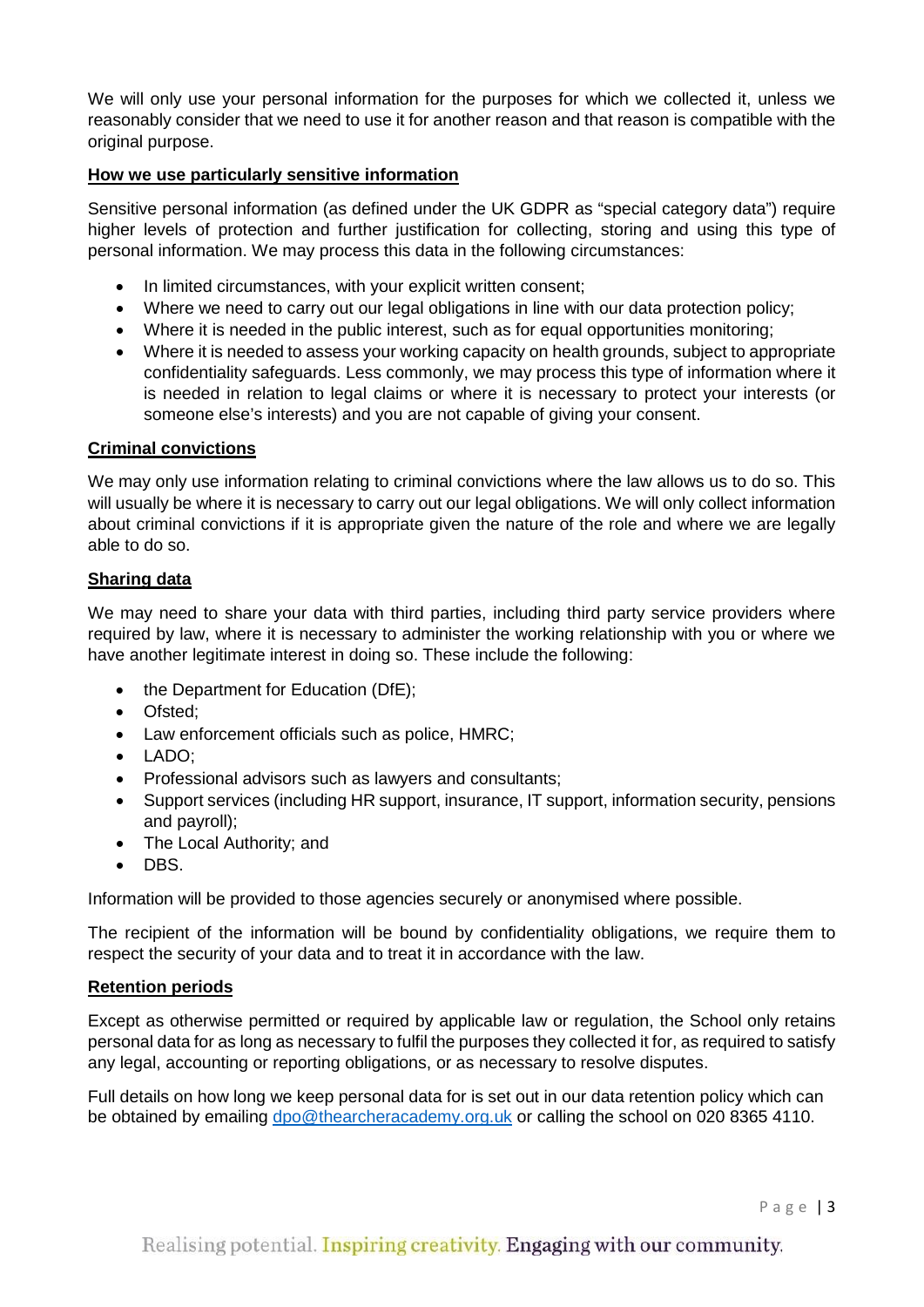## **Security**

We have put in place measures to protect the security of your information (i.e. against it being accidentally lost, used or accessed in an unauthorised way). In addition, we limit access to your personal information to those employees, agents, contractors and other third parties who have a business need to know.

Details of our security procedures can be found within our Data Breach policy which can be found on our website [here.](https://thearcheracademy.org.uk/data-protection/)

## **Your rights of access, correction, erasure and restriction**

It is important that the personal information we hold about you is accurate and current. Please keep us informed if your personal information changes during your relationship with us.

Under certain circumstances by law you have the right to:

- Access your personal information (commonly known as a "subject access request"). This allows you to receive a copy of the personal information we hold about you and to check we are lawfully processing it. You will not have to pay a fee to access your personal information. However, we may charge a reasonable fee if your request for access is clearly unfounded or excessive. Alternatively we may refuse to comply with the request in such circumstances;
- Correction of the personal information we hold about you. This enables you to have any inaccurate information we hold about you corrected;
- Erasure of your personal information. You can ask us to delete or remove personal data if there is no good reason for us continuing to process it;
- Restriction of processing your personal information. You can ask us to suspend processing personal information about you in certain circumstances, for example, if you want us to establish its accuracy before processing it;
- To object to processing in certain circumstances (for example for direct marketing purposes);
- To transfer your personal information to another party.

If you want to exercise any of the above rights, please contact [dpo@thearcheracademy.org.uk.](mailto:dpo@thearcheracademy.org.uk)

We may need to request specific information from you to help us confirm your identity and ensure your right to access the information (or to exercise any of your other rights).

### **Right to Withdraw Consent**

In the limited circumstances where you may have provided your consent to the collection, processing, and transfer of your personal information for a specific purpose, you have the right to withdraw your consent for that specific processing at any time. To withdraw your consent, please contact [dpo@thearcheracademy.org.uk.](mailto:dpo@thearcheracademy.org.uk)Once we have received notification that you have withdrawn your consent, we will no longer process your information for the purpose or purposes you originally agreed to, unless we have another legitimate basis for doing so in law.

We hope that we can resolve any query you raise about our use of your information in the first instance.

We have appointed an external data protection officer (DPO) to oversee compliance with data protection and this privacy notice. If you have any questions about how we handle your personal information which cannot be resolve by us, then you can contact the DPO on the details below:

Data Protection Officer: Judicium Consulting Limited